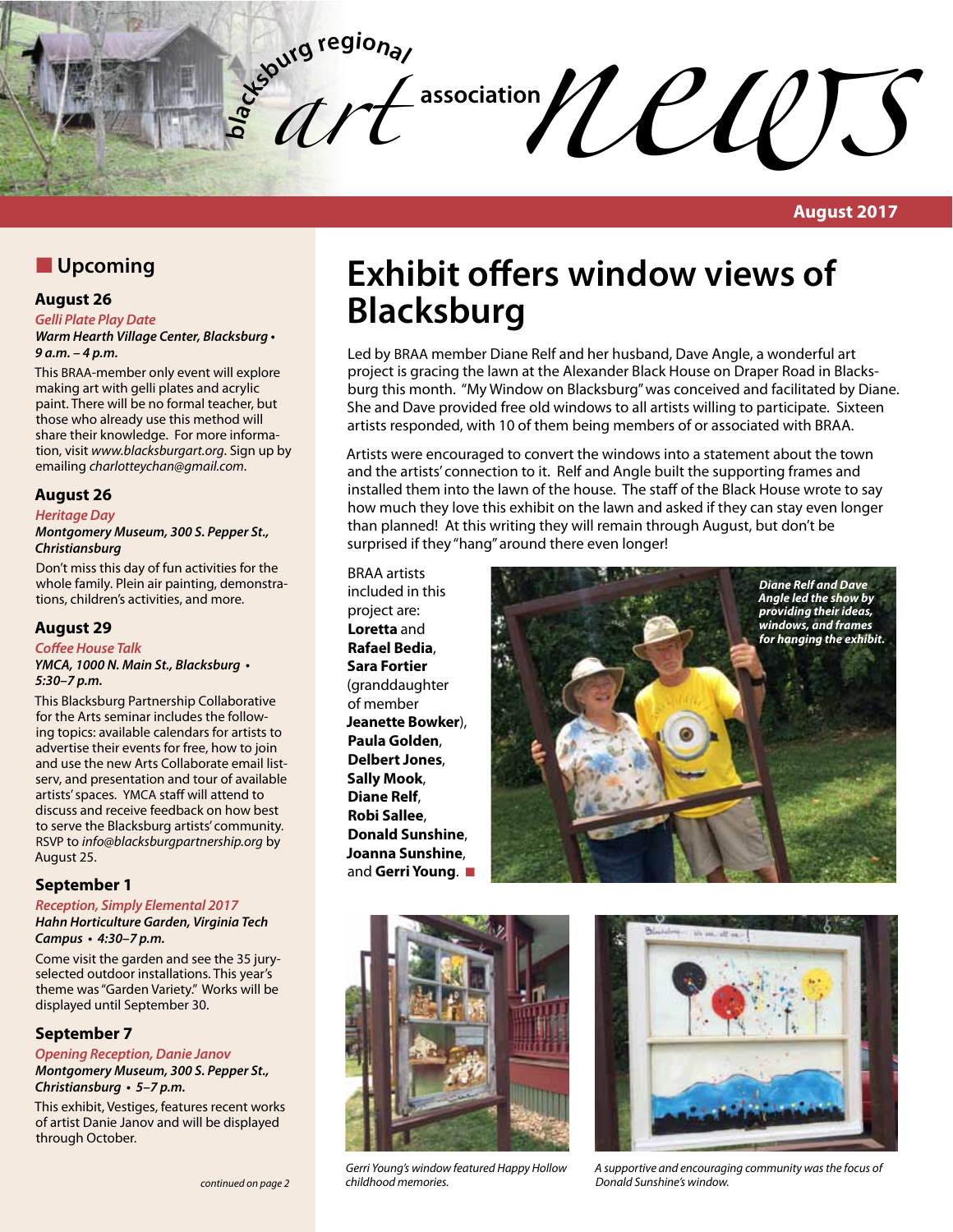#### **September 7**

*Erin Collins – Art Talk and Printmaking Demo The Artful Lawyer, A Fine Gallery, Inc., 318 N.*  **Main Street, Blacksburg • 5:30–7 p.m.**

Participants in this hands-on demo will learn how to plan images for block printing and gain a familiarity of the tools needed to carve, ink, and print. For more information and to RSVP, visit *www.artfullawyergallery. org/event/printmaking-workshop-erin-collins*. Space is limited.

#### **September 8** and **October 13**

#### *BRAA Monthly Lunch and Art Spot Bull and Bones (Sept.), First and Main,*  **Blacksburg • 11:30 a.m.**

Join your fellow members for lunch and hear about the latest art happenings. Each luncheon features a short Art Spot presentation. BRAA is looking for a new venue for luncheons and participants will be polled following the September gathering.

### **September 13** and **October 11**

*Paint Parties*

*The Artful Lawyer, A Fine Gallery, Inc., 318 N.*  **Main Street, Blacksburg • 7–9:30 p.m.**

The theme for the September party is the Mill Mountain Star. In October, participants will paint Monet-style water gardens. The fee for each party is \$30. For more information, visit *http://artfullawyergallery.org/events*.

#### **September 21–24**

#### *Stonecarvers' Workshop Newport Community Center, Newport*

Learn by sharing time and working with experienced stone carvers to understand how the elements of design are formed into stone sculptures. The cost is \$50. Materials: Experienced carvers — bring your stone; Beginners — stone will be available to purchase for a reasonable cost and tools can be shared from experience carvers. For more information, contact Linda Correll, *lcorrell83@gmail.com* or 540-599-7376.

#### **October 4**

#### *Opening Reception: The New River Valley Through an Artist's Eye*

#### *The Artful Lawyer, A Fine Gallery, Inc., 318 N.*  **Main Street, Blacksburg • 5:30–8:30 p.m.**

Artists from across the New River Valley were invited to photograph, paint, collage, or otherwise interpret artistically what moves them about this area and 52 artists responded. The works are featured in a book that will be unveiled at the reception along with cash prizes and a silent auction. Visit *artfullawyergallery.org/2017-book-project* for more information.

### n **Upcoming** *continued from page 1* **More Windows** *continued from page 1*



*Loretta and Rafael Bedia illustrated locations and events connected with their family's memories.*





*Paula Golden's kinetic 16-squares installation represented the original town layout and the many cultures of Blacksburg.*



*"Earth's Center" was the theme of Sally Mook's window which included her expression of feelings about Blacksburg.*

*Diane Relf depicted a branch in her figurative tree of life.*

Read more about the inspiration behind the windows at *www.blacksburgart.org* (see tab in upper left corner of home page).

# **Application now open for VMFA fellowship program**

The Virginia Museum of Fine Arts Fellowship program is a vital source of funding for the visual arts and art history in Virginia. VMFA is committed to supporting professional artists and art students who demonstrate exceptional creative ability in their chosen discipline and, as such has awarded nearly \$5.5 million to Virginia's artists since the program's creation more than 76 years ago.

VMFA offers \$8,000 awards to professional artists, \$6,000 awards to graduate students, and \$4,000 awards to undergraduate students. Applicants may apply in the disciplines of Crafts, Drawing, Film/Video, Mixed Media, New/Emerging Media, Painting, Photography, Printmaking, Sculpture, and Art History (graduate students only). All applicants must be legal residents of Virginia and student applicants must be enrolled full-time in degree-seeking programs. Applicants' works are reviewed anonymously by distinguished jurors and awards are made based on artistic merit.

The deadline for fellowship applications is 5 p.m. Friday, **November 3**, 2017. Full eligibility criteria, how to apply instructions, and a printable flyer can be found at *www.VMFA.museum/fellowships*.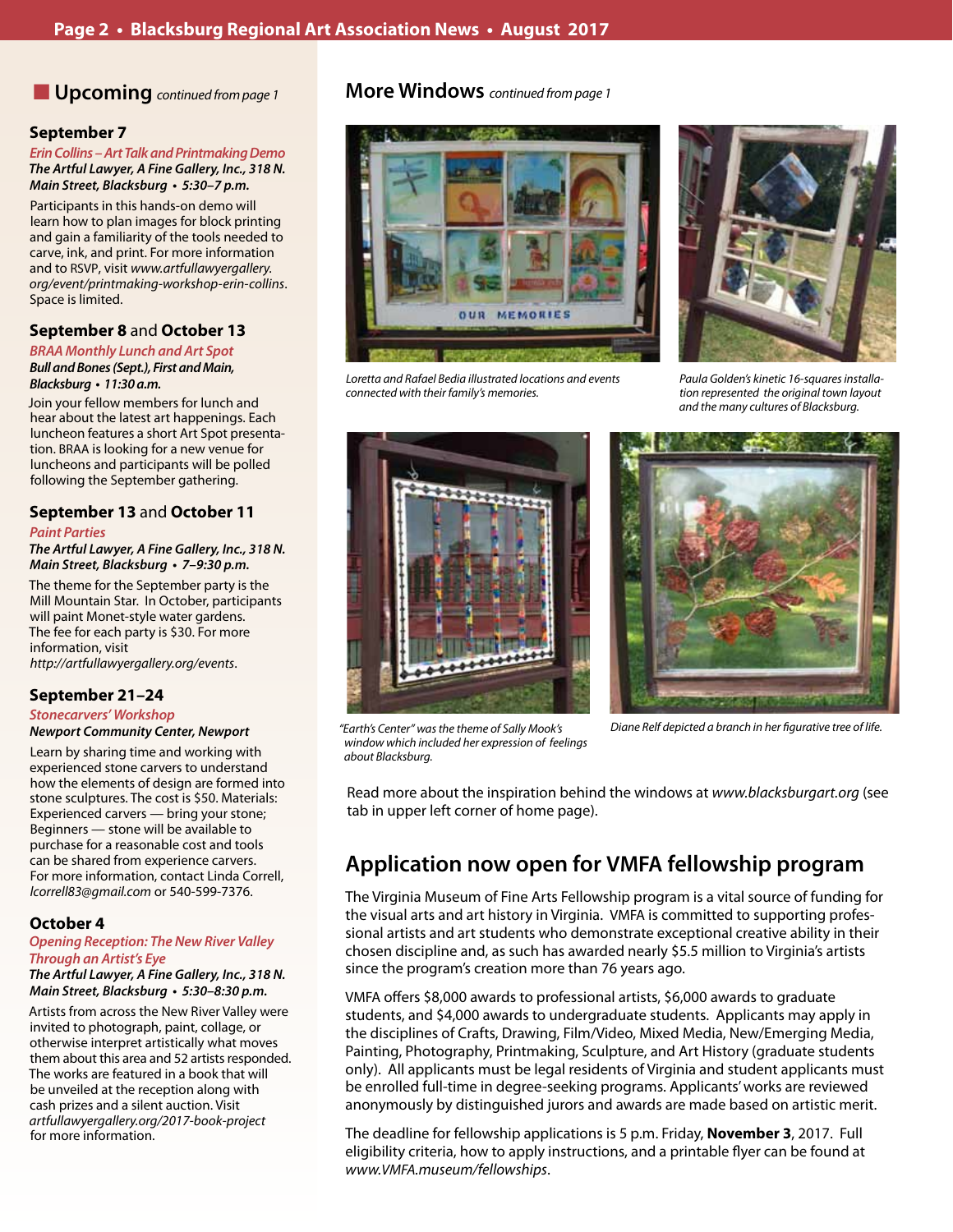# **BRAA Theme Show Winners!**

Abstracts were the subject of this year's theme show. Winners were determined by "people's choice" votes and first place went to **Marie Collier**, second to **Fred Jones** and third to **Michele Walter**. Big thanks to **Robi Sallee** and her hanging crew for hanging 47 pieces of abstract art in such a beautiful manner. Thanks also to **Michele Walter**, **Sue Hossack** and all the folks who brought a beautiful selection of refreshments. Works will be on display through October 13 at the VTLS building on Kraft Drive in the Virginia Tech Corporate Research Center.



*Marie Collier (above, left) was awarded first place, Fred Jones won second, and Michele Walter third place.*

# **Nore Kudos**

**Jennifer Carpenter** won an Award of Merit for her colored pencil work, "Emergence" at the Bower Center for the Arts show in Bedford, Va.

**Jeanette Bowker**, **Sally Mook**, **Rhonda Whitehurst** and **Gerri Young**'s works were accepted in the Central Virginia Watercolor Guild show held from August to October.

BRAA members won top awards at Blacksburg's Art at the Market event on July 15. **Sally Mook** was awarded first place in the 2D category and member **Robi Sallee** won honorable mention. **Charity Hall**  took first place in the 3D category.

Congratulations to all!

*Sally Mook poses with her awardwinning painting at Art at the Martket.*



## **Now Showing**

**July 15 – October 15** (except where indicated otherwise)

**Patricia Bolton**, Pointe West Management, Blacksburg, and The Farmhouse, Christiansburg (thru Oct.)

**Jeanette Bowker**, Zeppoli's dining room, Blacksburg

**Charlotte Chan**, Warm Hearth Village Center, Blacksburg (thru August)

**Riley Chan**, Brown Insurance, Blacksburg

**Marie Collier**, Zeppoli's wine room, Blacksburg, and Haga Law, Christiansburg (thru Oct.)

**Judy Crowgey**, The Farmhouse, Christiansburg (thru Oct.)

**Carole Davis**, Main Street Inn, Blacksburg, and Holtzman Alumni Gallery, Virginia Tech (until Sept. 4)

**Danie Janov**, Montgomery Museum, Christiansburg (Sept. thru Oct.)

**Delbert Jones**, See Mark Optical, Blacksburg

**Angela Kinzie**, Mill Mountain Coffee and Tea, Blacksburg

**Ruth Lefko**, Hotel Floyd, downtown Floyd (July 14 – Sept. 5); Christiansburg Library (thru Oct.)

**Maxine Lyons**, Community Arts Information Office (CAIO), Blacksburg (thru August)

**Cheryl Mackian,** Rack Space, Blacksburg, and Clifton Forge School of the Arts (thru Aug. 19)

**David Pearce**, Virginia Tech Women's Center

**Diane Relf**, Blue Ridge Cancer Care, Blacksburg

**Jane Thorp**, Route 8 Donuts, Christiansburg (thru October)

**Norma Woodward**, First Bank and Trust, Christiansburg

**Gerri Young**, Blacksburg Transit

**CREATIVITY** *" is part of human nature. It can only be untaught." ~ Ai Weiwei*